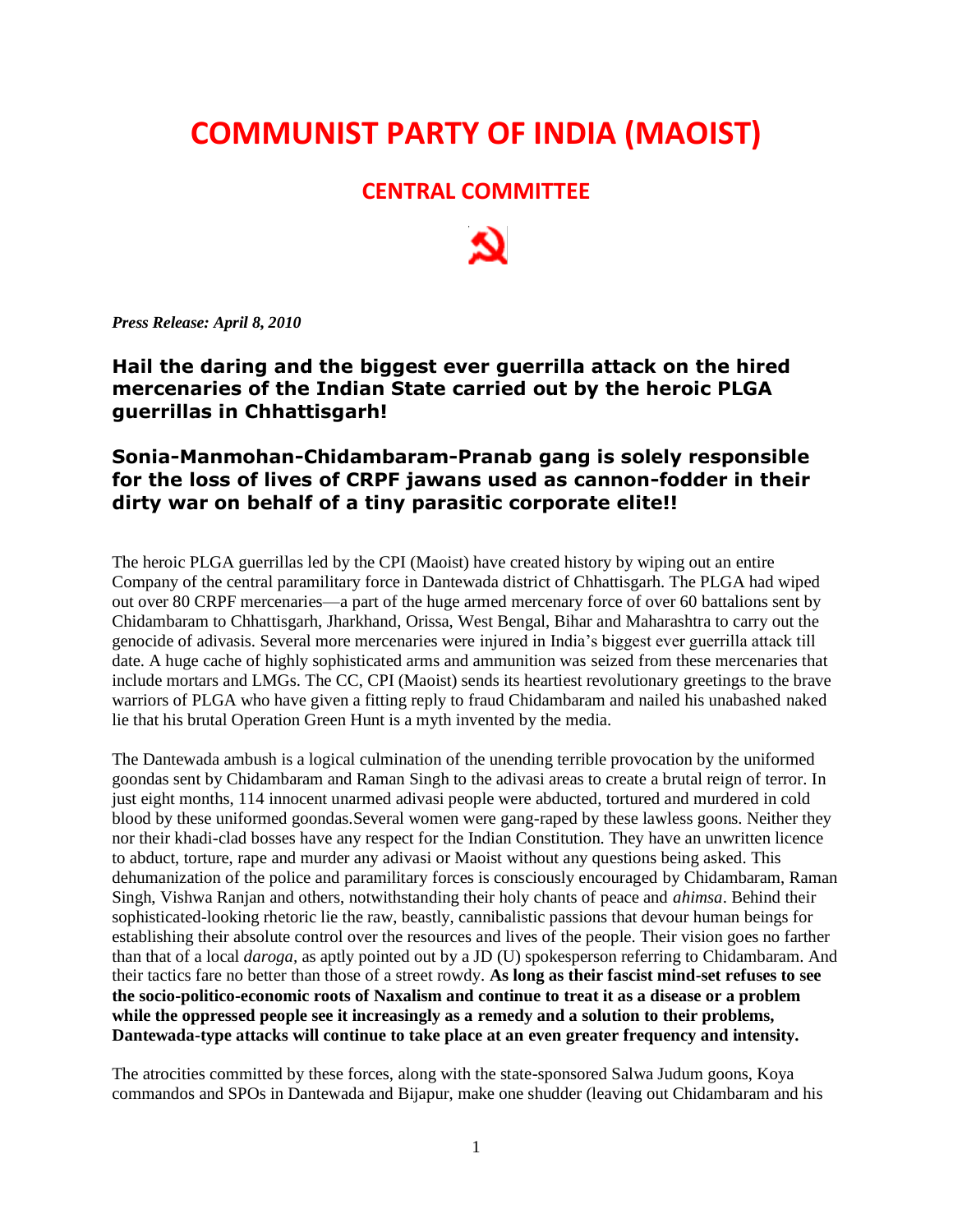animal species of cobras, jaguars, greyhounds etc) with horror and repugnance. Besides tales of unending abductions, horrifying torture, gruesome gang-rapes, and ghastly massacres of ordinary adivasis, the socalled "security forces" have kept in their illegal custody at least 20-30 adivasis from every village. Whenever they feel the need to show some success over the Maoists in terms of body count some of these hapless adivasi captives are bumped off with the claim that the "security forces" had killed Maoist guerrillas in "fierce encounters". And to prove their claim to the world these Chidambaran liars put on military uniforms on the dead bodies of poor adivasis. With such a bizarre drama enacted by those supposed to be the guardians of law, then what other option do the Maoists and the adivasi masses have but to retaliate for their own self-defence?

Now the war-mongering hawks in the Union Home Ministry and various state governments, the political leaders and spokespersons of the parliamentary parties, the so-called defence analysts, police top brass and their agents employed in the media are yelling that an all-out war should be declared and the Maoists should be wiped out. The fact is, an all-out war has already been declared and executed in the most ruthless manner. What these vultures want is perhaps bombing of entire areas under Maoist control and achieving the peace of the graveyard. **If they indulge in such mindless barbaric acts, the Maoist revolutionary counter-violence will take on new and deadly forms which these apologists of state terror and state-sponsored terror cannot even imagine.**

The BJP and its saffron gang of Hindu fascist terrorists have been yelling like lunatics that Maoists had declared a war on India and that the BJP would endorse every move of the Congress to finish off the Maoists. In reply to these saffron terrorist gangsters we assert once again that ours is a war waged by the real India—the India of the oppressed, suppressed and depressed sections of society; the India of the hungry, impoverished, undernourished masses—against the India that shines for a handful of parasitic corporate elites, imperialist agents deriving enormous commissions and kickbacks through nefarious deals, real estate mafia gangs who grab the land of the poor in the name of SEZs and various projects, unscrupulous contractors and mining syndicates who run a parallel state, horribly corrupt and degenerate political leaders and bureaucrats, licensed murderers in police uniforms who are infamous for the worst crimes against humanity, and such other traitors. Ours is a revolutionary war on the saffron gang of terrorists who are armed to the teeth and dream of transforming our country into a Hindu fascist state by enacting Gujarat-type genocides of religious minorities. Ours is a genuine People's War for achieving the real liberation of the people from all types of oppression and exploitation, and to establish a genuine people's democratic India. It is not a war on India but a war for the liberation of India from the clutches of rapacious plunderers.

The sole responsibility for the death of the CRPF men in Dantewada lies with Sonia-Man Mohan-Chidambaram-Pranab gang and the saffron terrorist Raman Singh regime in Chhattisgarh who are recruiting young boys and girls in a massive way and using them as cannon-fodder in their dirty counterrevolutionary war against Maoist revolutionaries, against the Maoist model of development, and in their greed hunt for the mineral wealth of the adivasi regions. The CC, CPI (Maoist), while offering its heartfelt condolences to the bereaved families of the dead jawans, appeals to the state and central paramilitary personnel to realize that they are being used as cannon-fodder in this war waged by the exploiting ruling class in the interests of a tiny parasitic elite against the poor and oppressed people of our country led by CPI (Maoist).

We appeal to all peace-loving, democratic-minded organizations and individuals in India to understand the context in which the Maoists are compelled to annihilate the so-called security forces who are creating a virtual reign of terror in adivasi areas armed with mortars, LMGs and grenades. **When dacoits try to loot your house you have to fight back. And that is what the masses led by the Maoists are doing in all these areas. When the CRPF dacoits enter and loot the houses of adivasis is it not justified to hit back?** The daring attack by our heroic PLGA on a superior enemy force in terms of fire-power became